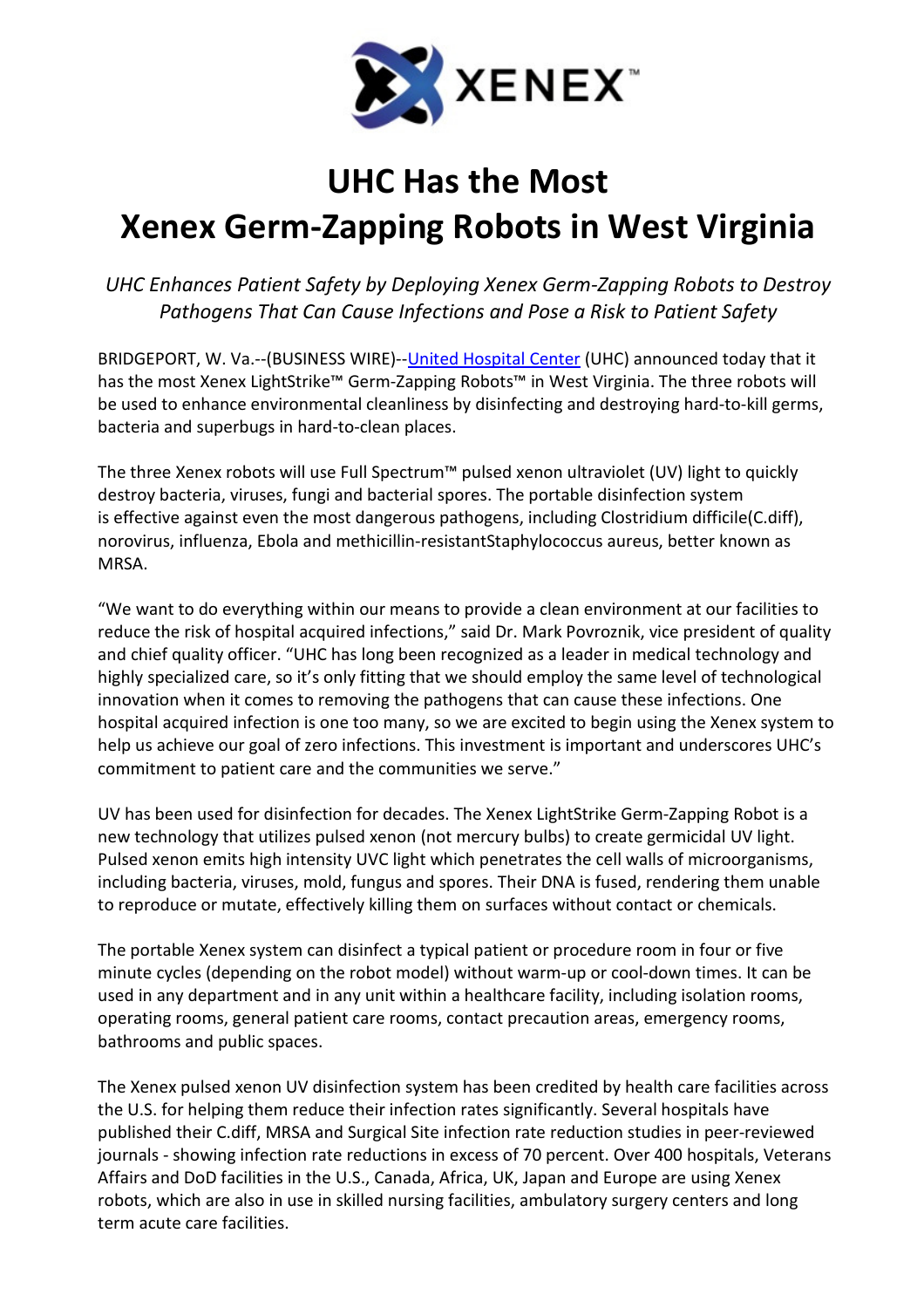"In 2010, UHC was among the first hospitals on the east coast to install UV technology," said Dr. Povroznik. "Deployment of the new Xenex LightStrike Germ-Zapping Robots represents the next step in UHC's commitment to continuously improve the quality of our patient care."

## About United Hospital Center

United Hospital Center is the result of a merger between St. Mary's and Union Protestant hospitals in 1970. This bold move provides north central West Virginia with a regional community hospital that offers a vast array of services. The new UHC opened in 2010 and is located along I-79 in Bridgeport. The 692,000 square foot structure rises eight stories. It is designed around the environment with the patient, family, staff and community in mind—which includes enhanced patient privacy, a high level of technology integration and improved access to care. The acute care facility has 292 private inpatient rooms and 24 observation rooms with a medical staff that consist of more than 140 primary care and specialty physicians. UHC employs more than 2,000 Associates and is a member of WVU Medicine (West Virginia United Health System). For more information about United Hospital Center, please visit thenewuhc.com.